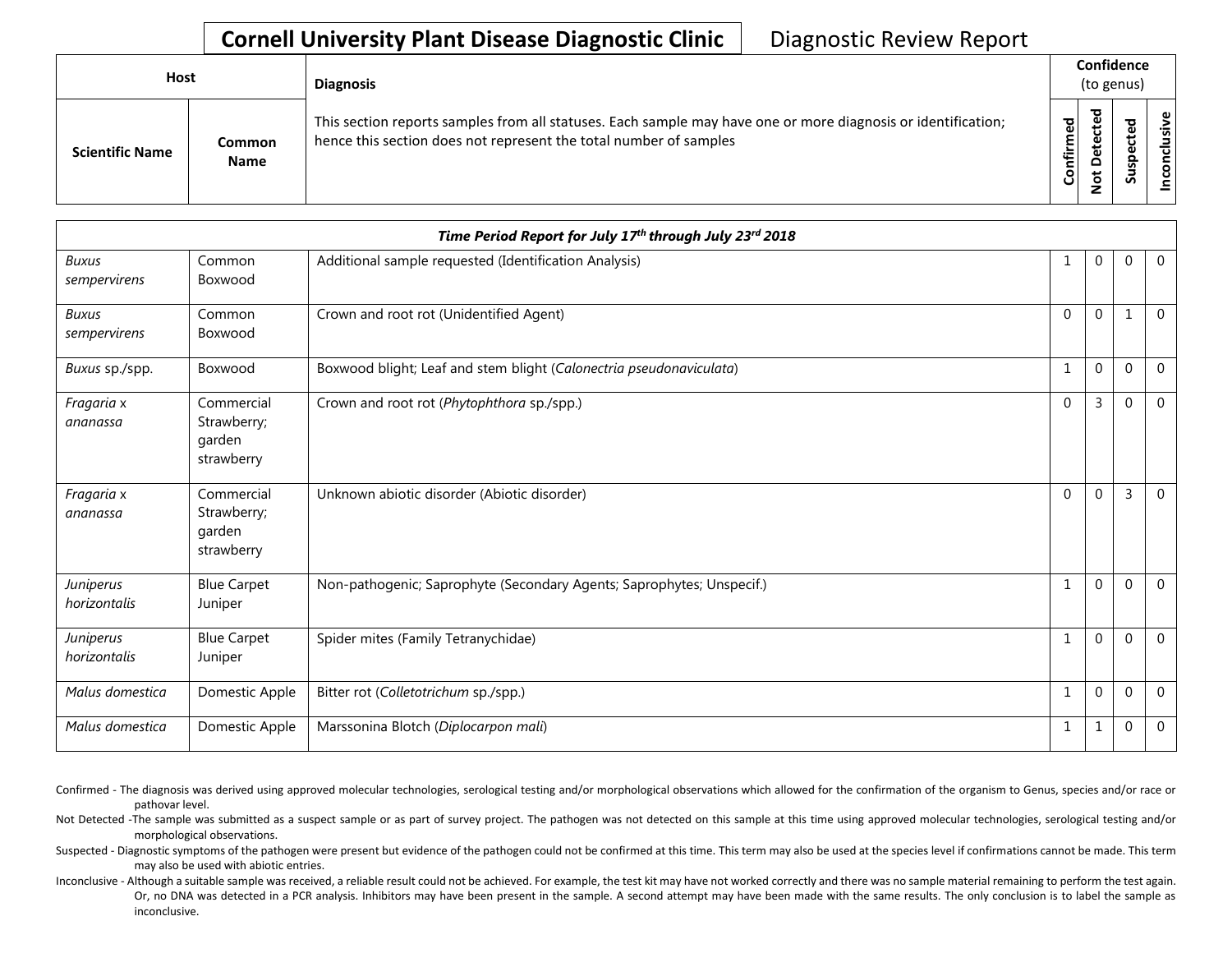## **Cornell University Plant Disease Diagnostic Clinic** | Diagnostic Review Report

| <b>Host</b>            |                       | <b>Diagnosis</b>                                                                                                                                                                   |                    | Confidence<br>(to genus) |                                      |            |
|------------------------|-----------------------|------------------------------------------------------------------------------------------------------------------------------------------------------------------------------------|--------------------|--------------------------|--------------------------------------|------------|
| <b>Scientific Name</b> | Common<br><b>Name</b> | This section reports samples from all statuses. Each sample may have one or more diagnosis or identification;<br>hence this section does not represent the total number of samples | ිත<br>ම<br>Confirm | ᇃ<br>$\Omega$<br>سه      | ъ<br>Φ<br>∸<br>ω<br>௨<br>S<br>Б<br>n | usive<br>۰ |

| Medicago sativa | Alfalfa                              | Spring black stem (Phoma medicaginis)                 | 1              | $\Omega$     | $\Omega$     | $\overline{0}$ |
|-----------------|--------------------------------------|-------------------------------------------------------|----------------|--------------|--------------|----------------|
| Medicago sativa | Alfalfa                              | Summer black stem; Leaf spot (Cercospora medicaginis) | $\Omega$       |              | $\Omega$     | $\mathbf 0$    |
| Pinus mugo      | Mugo Pine;<br>swiss mountain<br>pine | Red band needle blight (Dothistroma septosporum)      | $\mathbf{1}$   | $\Omega$     | $\Omega$     | $\mathbf 0$    |
| Pinus mugo      | Mugo Pine;<br>swiss mountain<br>pine | Root damage (Abiotic disorder)                        | $\mathbf{0}$   | $\mathbf{0}$ | $\mathbf{1}$ | $\overline{0}$ |
| Pinus strobus   | Eastern White<br>pine                | Brown spot; Needle blight (Mycosphaerella dearnessii) | 12             | $\mathbf{0}$ | $\mathbf 0$  | $\mathbf 0$    |
| Pinus strobus   | Eastern White<br>pine                | Canavirgella needle cast (Lophophacidium dooksii)     | $\overline{2}$ | $\Omega$     | $\Omega$     | $\mathbf 0$    |
| Pinus strobus   | Eastern White<br>pine                | Dieback (Unidentified Fungus)                         | $\Omega$       | $\Omega$     | $\mathbf{1}$ | $\mathbf{0}$   |
| Pinus strobus   | Eastern White<br>pine                | Insect damage (Unidentified Insect)                   | $\mathbf{1}$   | $\Omega$     | $\Omega$     | $\mathbf{0}$   |
| Pinus strobus   | Eastern White<br>pine                | Needle blight; Cast (Bifusella linearis)              | $\overline{2}$ | $\mathbf 0$  | 1            | $\mathbf 0$    |
| Pinus strobus   | Eastern White<br>pine                | Pine and spruce gall aphids (Family Adelgidae)        | $\mathbf{1}$   | $\Omega$     | $\Omega$     | $\mathbf 0$    |

Confirmed - The diagnosis was derived using approved molecular technologies, serological testing and/or morphological observations which allowed for the confirmation of the organism to Genus, species and/or race or pathovar level.

Not Detected -The sample was submitted as a suspect sample or as part of survey project. The pathogen was not detected on this sample at this time using approved molecular technologies, serological testing and/or morphological observations.

Suspected - Diagnostic symptoms of the pathogen were present but evidence of the pathogen could not be confirmed at this time. This term may also be used at the species level if confirmations cannot be made. This term may also be used with abiotic entries.

Inconclusive - Although a suitable sample was received, a reliable result could not be achieved. For example, the test kit may have not worked correctly and there was no sample material remaining to perform the test again. Or, no DNA was detected in a PCR analysis. Inhibitors may have been present in the sample. A second attempt may have been made with the same results. The only conclusion is to label the sample as inconclusive.